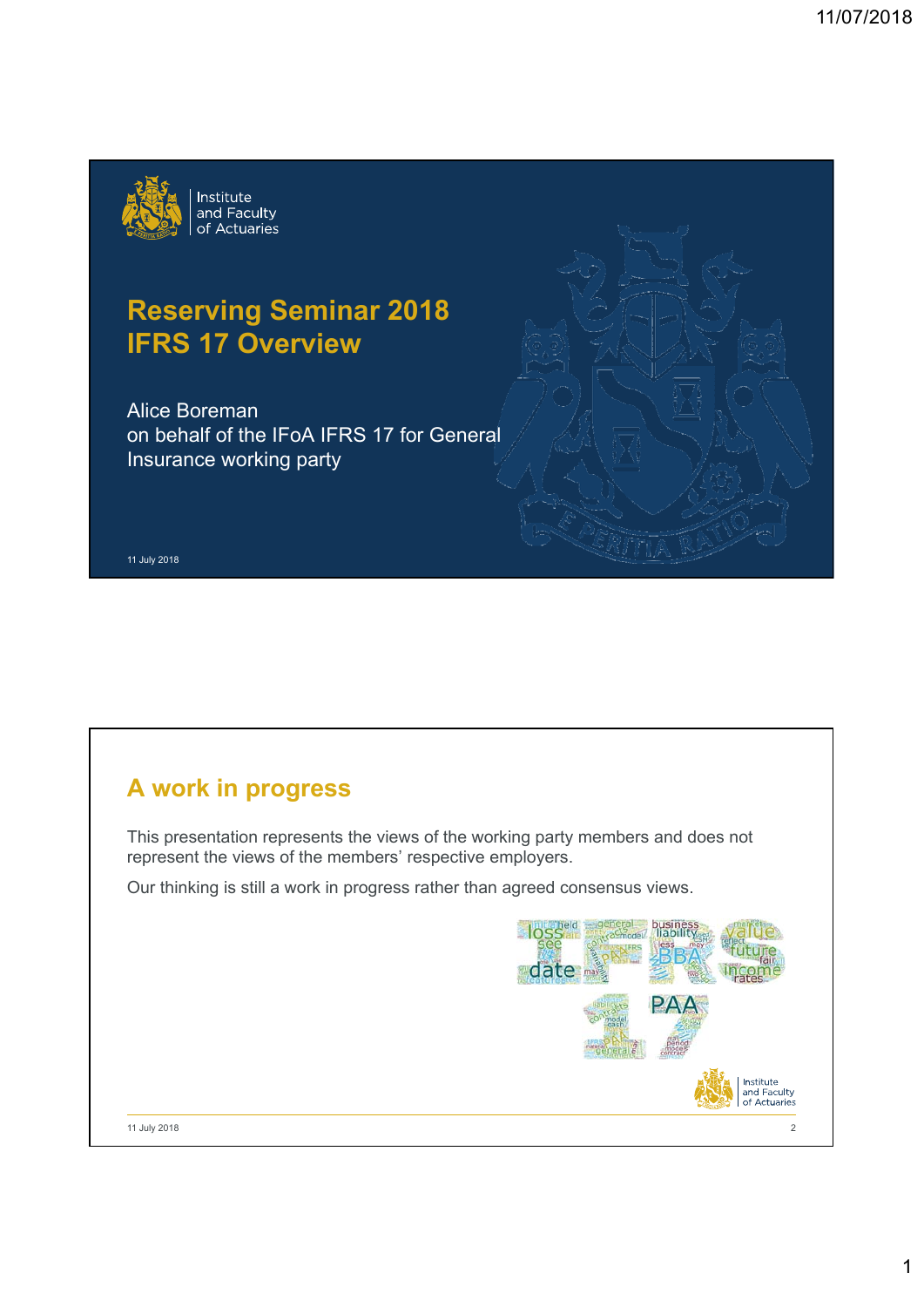

|                        | Standard that results in widely divergent practices                                                                                                                                                                                                                                                                                   | IFRS 17 is the first truly international, comprehensive accounting Standard for insurance, replacing IFRS4 – an interim                                                                                                                                                                                                                                                                                                                                                    |                                                                                                                                                                                                                                                                                                                                                                                                                                                                                                                           |                                          |
|------------------------|---------------------------------------------------------------------------------------------------------------------------------------------------------------------------------------------------------------------------------------------------------------------------------------------------------------------------------------|----------------------------------------------------------------------------------------------------------------------------------------------------------------------------------------------------------------------------------------------------------------------------------------------------------------------------------------------------------------------------------------------------------------------------------------------------------------------------|---------------------------------------------------------------------------------------------------------------------------------------------------------------------------------------------------------------------------------------------------------------------------------------------------------------------------------------------------------------------------------------------------------------------------------------------------------------------------------------------------------------------------|------------------------------------------|
| IFRS 17<br>published   | • Some entities begin implementation process<br><b>General questions</b><br>Contentious/specific implementation questions                                                                                                                                                                                                             |                                                                                                                                                                                                                                                                                                                                                                                                                                                                            | <b>Entities finalising</b><br>Effective date<br>implementation<br>of IFRS 17                                                                                                                                                                                                                                                                                                                                                                                                                                              |                                          |
| 18 May 2017            | 2018                                                                                                                                                                                                                                                                                                                                  | 2019                                                                                                                                                                                                                                                                                                                                                                                                                                                                       | 2020                                                                                                                                                                                                                                                                                                                                                                                                                                                                                                                      | 2021                                     |
| contracts<br>companies | The IASB aimed for IFRS 17 to bring:<br>• Consistent accounting for all insurance<br>contracts (health, life and general<br>insurance sectors and with other sectors)<br>• Updated information about obligations,<br>risks and performance of insurance<br>• Increased transparency in financial<br>information reported by insurance | • A measurement model for insurance<br>contracts which is based on:<br>• expected future cash flows;<br>• discounted to reflect time value of<br>money; and<br>• a risk adjustment to reflect the<br>compensation the insurer requires to<br>bear risk<br>The expected profit in a contract is<br>٠<br>measured on day one and released over<br>the coverage period<br>Early recognition of potential loss making<br>ш<br>contracts<br>• Increased disclosure requirements | • Move to a best estimate basis, no reserve<br>margins will be permitted instead an<br>explicit risk adjustment will be required<br>Driver of profit and recognition of profit<br>over time will change due to new best<br>estimate valuation model, unwind of<br>discount, release of risk adjustment and<br>release of CSM (GM only)<br>Underwriting result and finance result will<br>have a new 'feel' and presentation.<br>• New KPIs, strategy, incentives and<br>changes<br>• Expansion of disclosure requirements | education are required as well as system |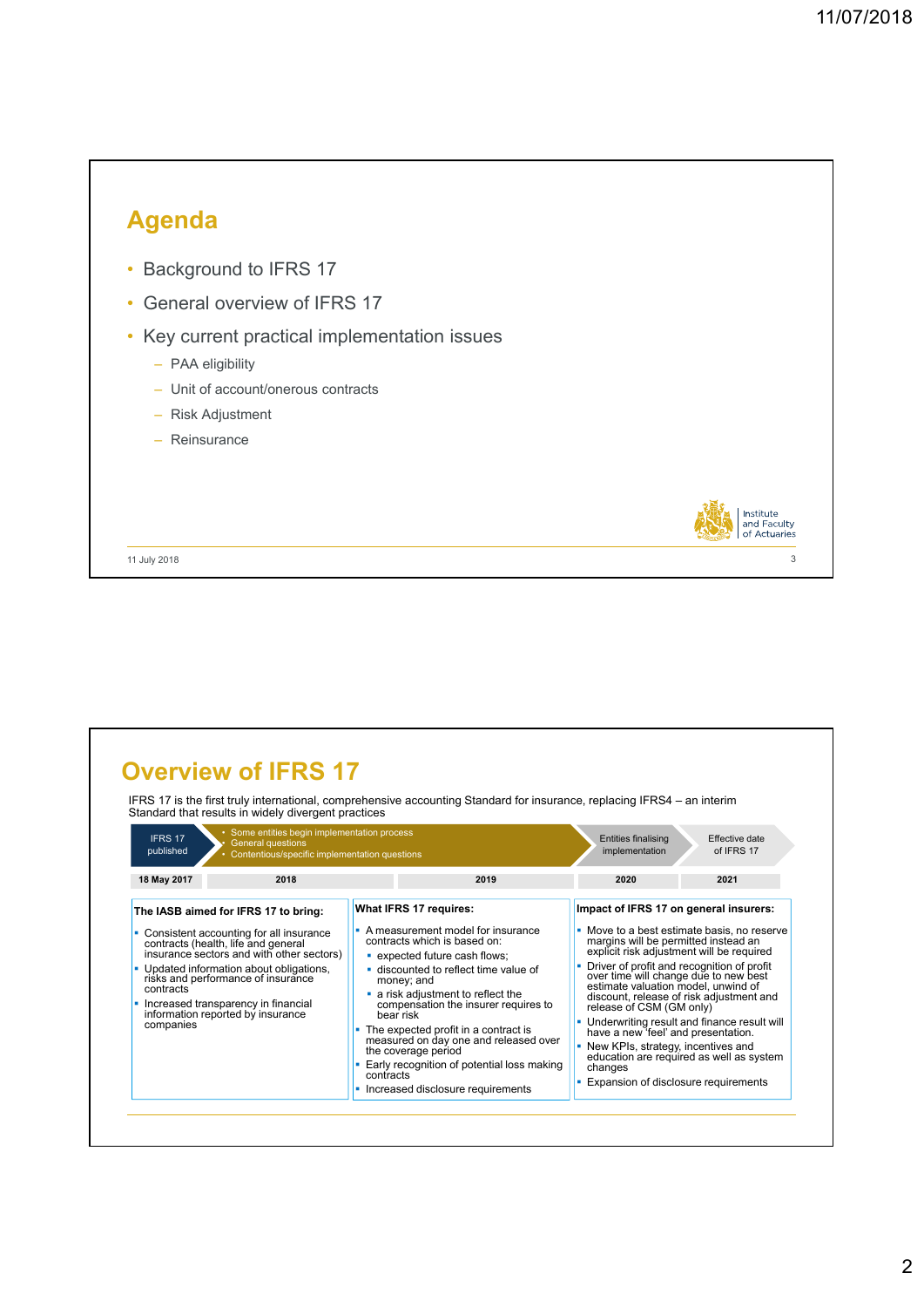

## **Measurement model overview**

IFRS 17 introduces two measurement models:

- **1. "General Model" (GM)** where unearned and earned coverage is all measured by considering discounted, risk-adjusted cash flows and profit is measured at inception by the Contractual Service Margin (CSM) which is earned out over the coverage period.
- **2. "Premium Allocation Approach" (PAA)** which offers a simplified approach to measurement of unearned business.

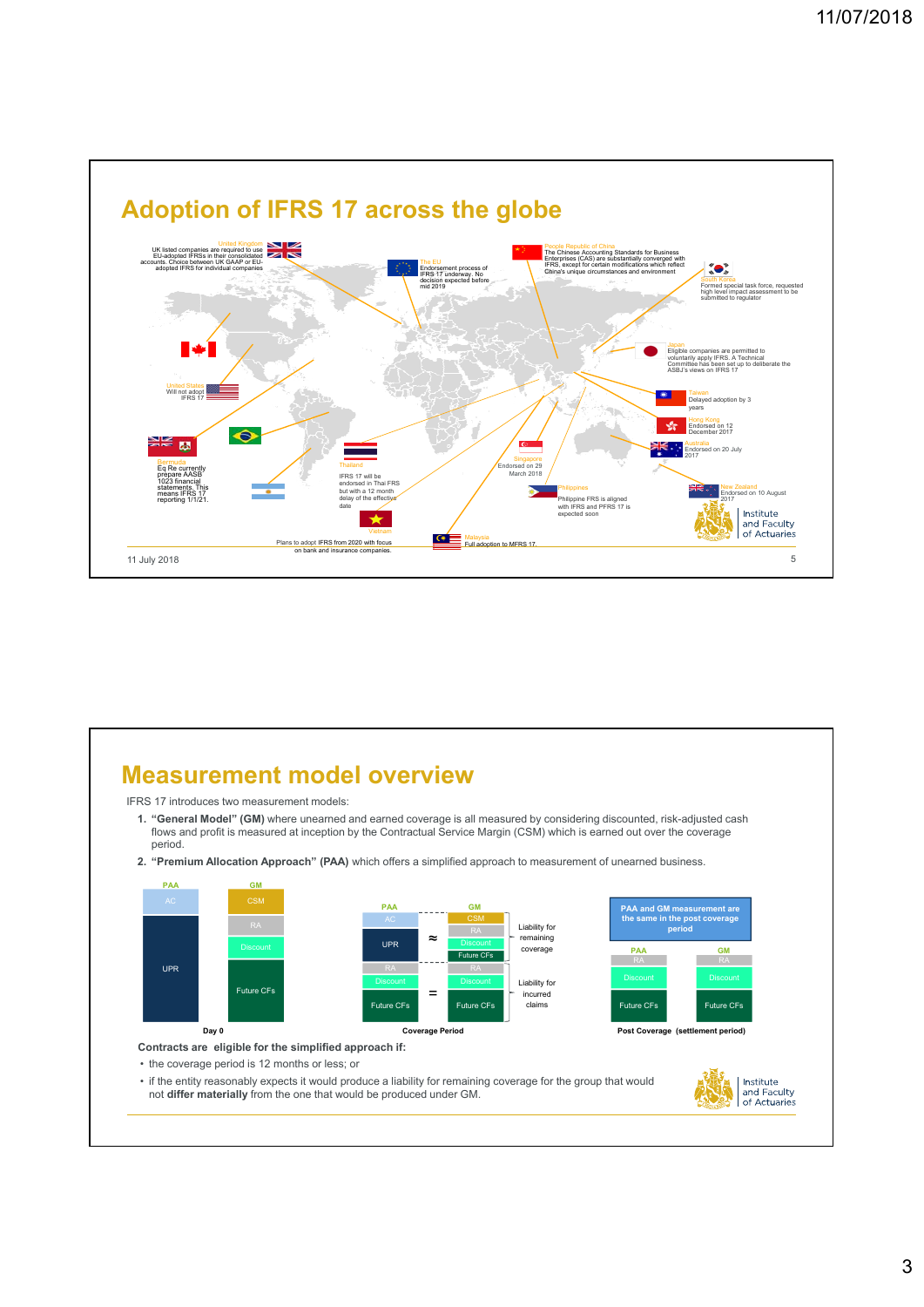

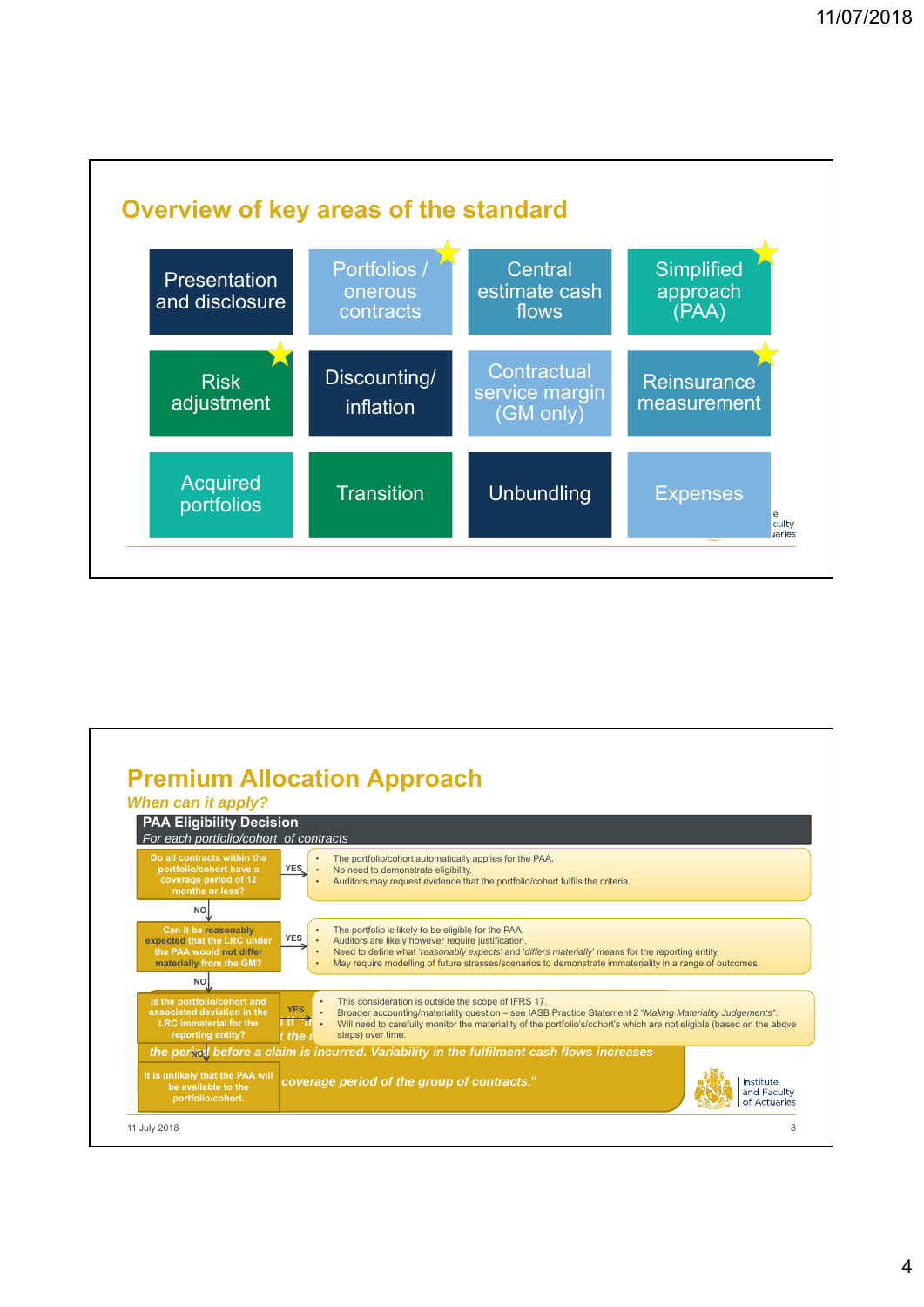

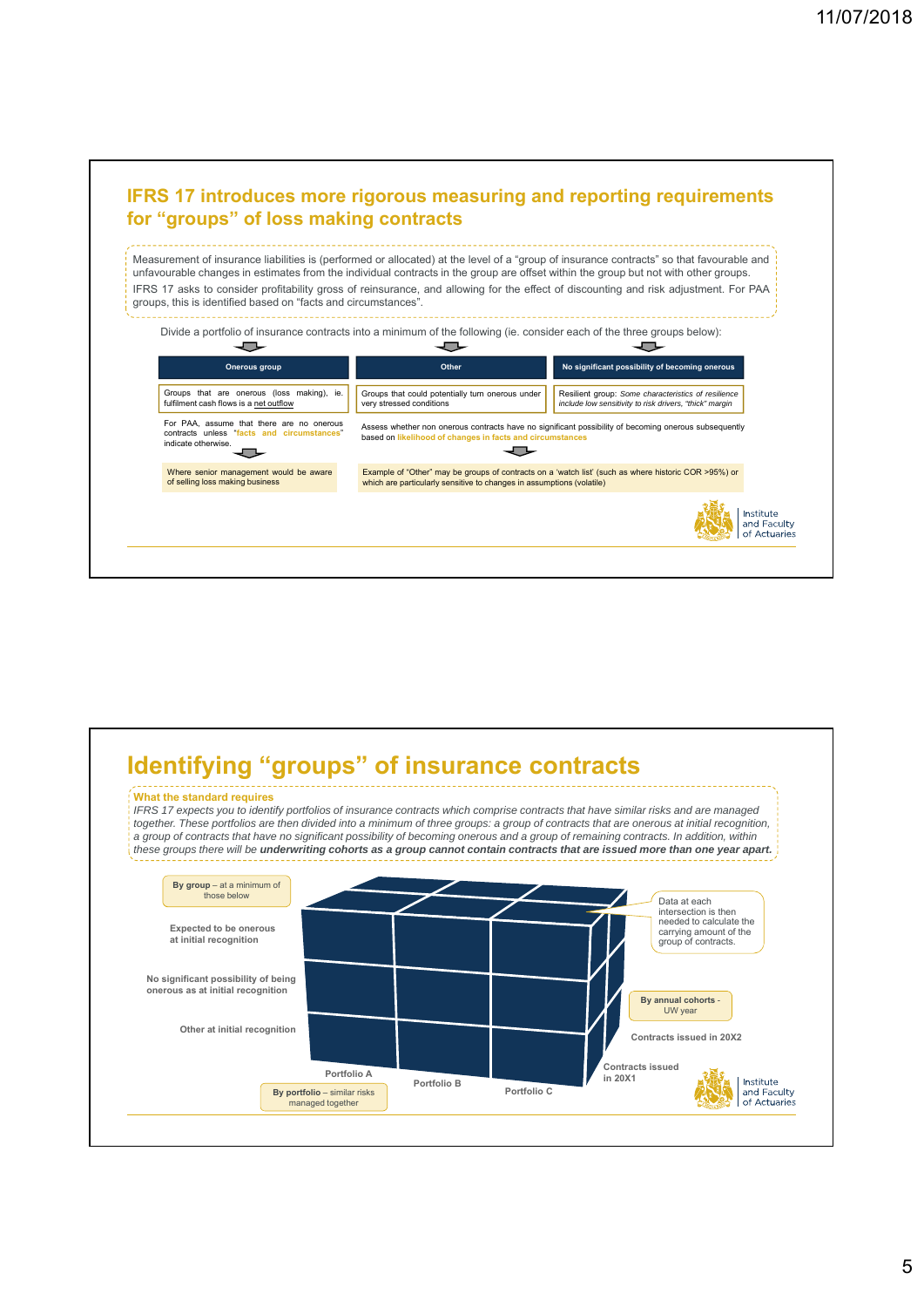